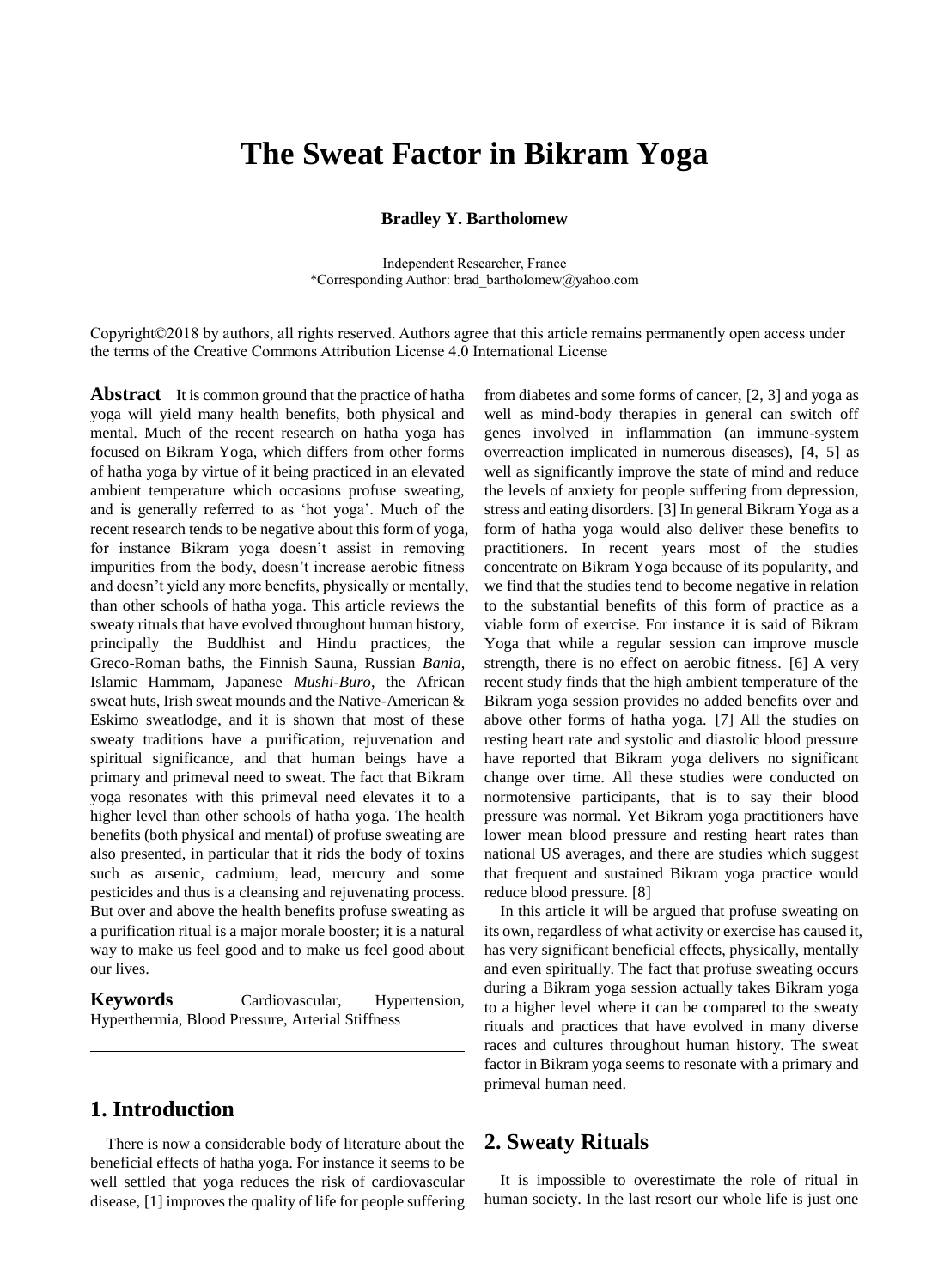long ritual. As a general rule we get up in the morning around the same time, we take our meals around the same time, and we do pretty much the same things every day. We are habitual creatures, and repetition and order and predictability are essential for our mental well-being. Our comfort zone consists of our familiar environment and our familiar occupations and pastimes, and as soon as we are taken out of our comfort zone neurosis will set in. Not only is our whole life in the nature of a ritual, but every single day is taken up with rituals. Work is a ritual, picking the kids up from school is a ritual, a game of golf is a ritual, shopping is a ritual, intercourse (both social and sexual) is a ritual, sleep is a ritual.

Our life is nothing but rituals within rituals within rituals. There are psychological rituals designed as a form of stress reduction and provide methods of gaining psychological insight into emotional problems, hypnotism and psychoanalysis for example. In all cultures there are rituals surrounding death which are designed to facilitate the expression of grief and the loss of a loved one. In various rites of passage the ritual serves to change status and identity within a group, such as the confirmation of adulthood. The twenty-first birthday party is a rite of passage ritual universally observed in western culture for example.

In many primitive cultures there are rituals to prepare men for battle and return from it. In modern western culture what is military training if not a ritual, as well as military funerals for the dead, medical and hospital facilities for the wounded, multifarious psychological and social rituals to facilitate the soldiers return to civilian life (especially for those soldiers suffering mental problems or Post-Traumatic-Stress Syndrome (PTSS) as a result of the horrors of war).

As we will be looking at the sweat lodge ritual of various Native American groups in this section I will mention that among some Native American groups, war is regarded as an abnormal condition and an aberration of the harmonious order of the universe. [9] Elaborate rituals are in place whereby the culture honors the warrior's acts of bravery and provides rituals to purge, purify, and heal the physical and psychological wounds of war as a means of transforming the warrior identity back to peace and harmony. Warriors who can't adjust to peace time and again find a strong bonding with their social milieu will likely suffer feelings of alienation and the assumption of a victimized state, with debilitating psychological consequences (e.g., alcoholism, depression, self-despair, and suicide). In most tribal groups the shaman of the culture assumes the role of healer or medicine person and performs rituals of various types designed to cure suffering and restore good health and spirituality to the victim.

Anthony F. C. Wallace, the distinguished anthropologist, has written that:

Efforts to induce an ecstatic spiritual state by crudely and directly manipulating physiological processes are found in every religious system. Such manipulations may be classified under four major headings: (1) drugs, (2) sensory deprivation, (3) mortification of the flesh by pain, sleeplessness and fatigue, (4) deprivation of food, water and air.<sup>[10]</sup>

The last three dimensions are commonly employed by various Native American groups as part of healing and purification rituals, especially in their sweat lodge ceremonies. The sweat lodge ceremony is widely used by many tribal groups and has physical, psychological, group-oriented, and spiritual dimensions that are potentially useful in alleviating emotional symptoms.[11]

In writing about various cultural and religious practices as a form of psychotherapy for the mentally ill, Wallace observes that they are designed to transform identity crises and maladaptive behavior.

These rituals of salvation are, in a sense, similar to rites of passage because they seek to effect a change in the career line of their subject; conversely, rites of passage, much as the Plains Indians' vision quest, may involve mystical phenomena in the course of identity change. The justification for setting aside a special category of salvation rituals lies in the fact that some identity crises are not universally anticipated in a society and are not treated with universally applied rites of passage, but rather are more or less ad hoc ceremonies performed by and upon only those persons who "spontaneously" enter into the experience for the sake of spiritual enrichment or salvation… The function of ritual, in these cases, is undoubtedly to provide a pattern for a process in remission of psychopathology which will bring the victim of severe mental illness out "on the other side." … If the ritual is effective, he will arrive at a condition that will permit him to take care of himself and perform useful services (often ritual services) for the other members of the community. [10]

The sweat lodge purification ritual is a Native American religious event of thanksgiving and forgiveness which is typically led by a medicine person of the tribe. In the sweat lodge rituals of some of the tribes the lodge is regarded as the womb of Mother Earth and the ritual has a definite re-birthing aspect. Also in some legends the sweat lodge is personified and actually takes on a creative aspect responsible for the differentiating and survival of animal life similar to the Noah's Ark legend. [12] It is regarded as a serious and sacred occasion in which spiritual insights, personal growth, and physical and emotional healing may take place. The process of purification is experienced on many levels of awareness, including the physical, psychological, social, and spiritual. [11]

It is not necessary here to enter into the precise structure and conditions of the sweat lodge. It is obviously a ritual that is far more arduous and discomfiting than Bikram yoga.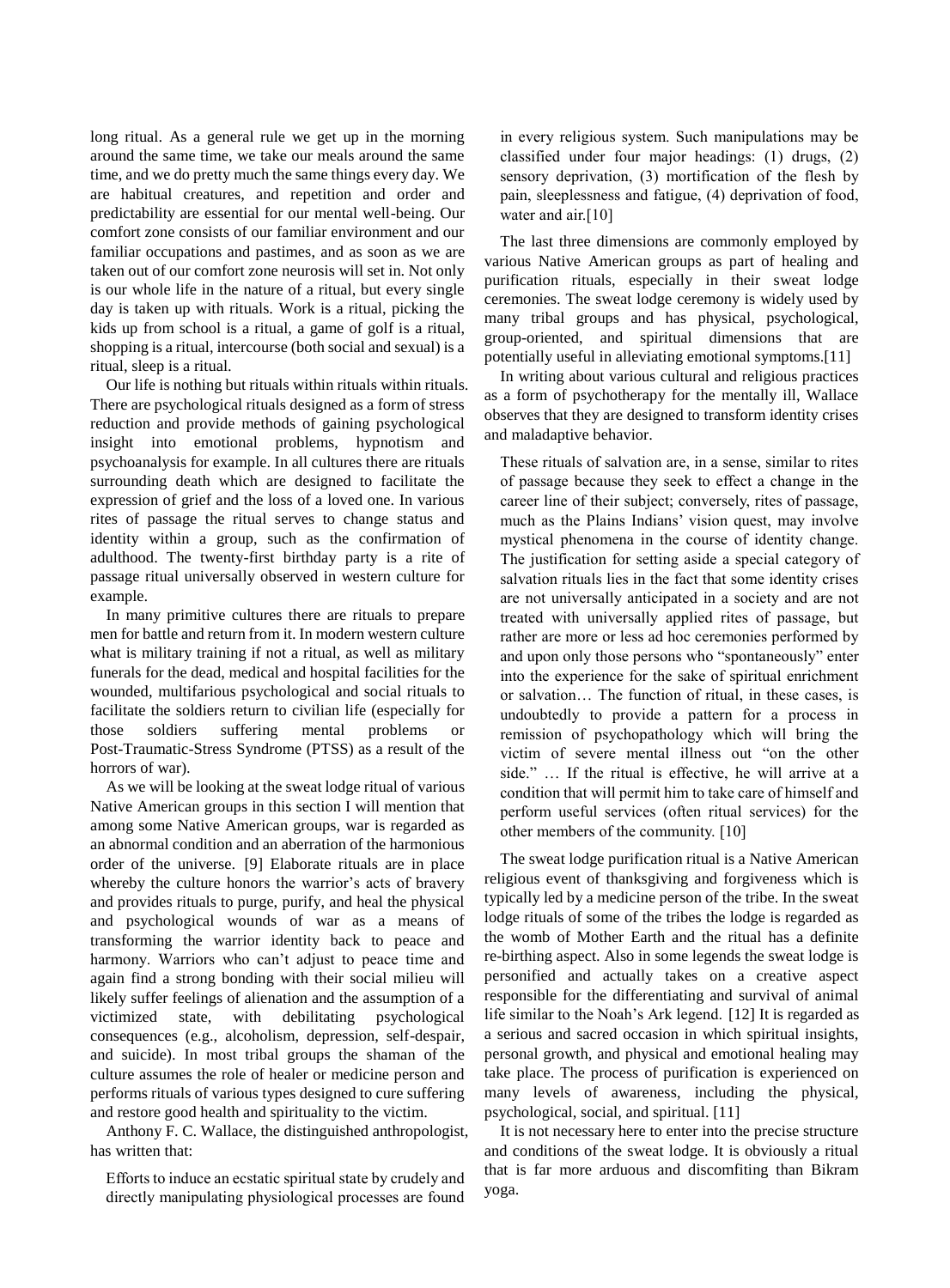The interior of the lodge creates an encapsulated environment that produces feelings of claustrophobia and an urge to escape. The lodge is crowded since the members sit knee to knee in cross-legged fashion. There is not enough room to stretch out or alter one's posture of facing the pit. The space is configured in a circle which links the group together; there is both physical and symbolic unity. The group is bonded together in a common environment that is simultaneously a dark space void of light but full of stress and pressure generated by the heat, steam, and smoke. The early stages of the ceremony, especially prior to the first "door," are painful, distressing, and trying. The urge to escape to find relief is strong, yet there is nowhere to move and only one door to exit at, which is stationed near the medicine person. In response to these conditions the individual becomes acutely aware of his or her physical and psychological state. Physically, the body is attempting to adapt to the change in temperature and humidity. The heart beats rapidly; the breathing is shallow and quick, and sweating is profuse. There is an inner struggle to overcome the powerful urge to escape. Each participant must find a way to overcome the pain, suffering, and distress, while at the same time concentrating on the prayers and words of the leader and the other members. [11]

It is suggested that the instructor in a Bikram yoga session really does perform a role similar to the shaman in the sweat lodge ritual. The monologue by the instructor in a Bikram yoga session is essentially motivational and inspirational in nature. The participants are constantly being exhorted by the instructor to adopt a perfect posture and stretch their bodies to the extreme. It can be argued, of course, that the role of the shaman is not unlike the role of the psychiatrist, psychologist, or other health care providers who seek to help people with emotional or physical pain. What does differ, of course, is the cultural context, language system, and symbolic aspects in which the ritualized practice of healing takes place. But is it possible that the sweat lodge ritual contains an archetypal form of human experience that in some way transcends cultural diversity in producing a psychobiological state that is associated with a reduction of pain and of emotional distress and with changes in modalities of perceiving, evaluating, and thinking about oneself in relation to others and the world? [11]

The sweat lodge ritual is also said to induce altered states of consciousness which would potentially be quite radical, but there cannot be any doubt that the Bikram yoga ritual is specifically designed to induce a changed state of consciousness in the participants. While performing the *asanas* the emphasis is on complete focus on the body and the breath in particular to the exclusion of all other considerations, and during the periods of *sivasana* the emphasis is on total stillness and relaxation of the body as well as a meditation on the breath alone. Throughout the 90

minutes of the Bikram yoga ritual the instructor is attempting to get the participants into a state of mind where they do not have one single extraneous thought. This is surely an altered state of consciousness.

An altered state of consciousness for a given individual is one in which he clearly feels a qualitative shift in his pattern of mental functioning, that he feels not just a quantitative shift, but also that some quality or qualities of his mental processes are different. [13]

The conditions are obviously much more extreme in the sweat lodge ritual than in Bikram yoga. The combination of the heat, steam, and lack of ventilation creates a suffocating effect in which it is difficult to breathe with comfort. As a result, attention is focused on one's inner state and simultaneously on the words of others. There is a struggle with pain induced by the heat and cramped conditions. There is often a reported loss of time and near or actual dehydration, and many members described altered states of consciousness. [11] The conditions of the sweat lodge are likely to affect production of neuropeptides (endogenous opioids), which are commonly associated with both altered states of consciousness and psychological reports of calmness, euphoria, energy, and well-being. [11]

There have been a series of experiments that identified the existence of beta-endorphins and enkephalin and their loci in the brain as well as the mechanism which would establish that altered states of consciousness are associated with endorphin production. [14] Both the sweat lodge ritual and Bikram yoga involve the performance of a ritual in a heated environment thus occasioning extreme sweating that leads to an altered state of consciousness.

These conditions, as described above, were principally the participation in group activity with the understanding that this would result in a trance-like state for the individual concerned… It is reasonable to suggest that the ritualistic dance associated with the altered states of consciousness … might be physiologically and/ or emotionally stressful enough, or might activate proprioceptive inputs so as to raise circulating levels of endorphins to levels that could result in states of relative analgesia. Besides these analgesic properties, morphine and other opiates are known for their euphoric effects. Thus, the conjecture seems reasonable that if the transfer of beta-endorphin through the blood-brain barrier at supraspinal levels, perhaps most importantly in limbic structures, is the same as that in the spinal cord, these altered states of consciousness might be due to the activation of this same pituitary mechanism by stress. [15]

It is suggested that the performance of hatha yoga postures in heated conditions that involve extreme sweating and induces an altered state of consciousness, with an emphasis being placed always on stretching and twisting and contorting various parts of the body to the absolute limit thus occasioning pain, will most certainly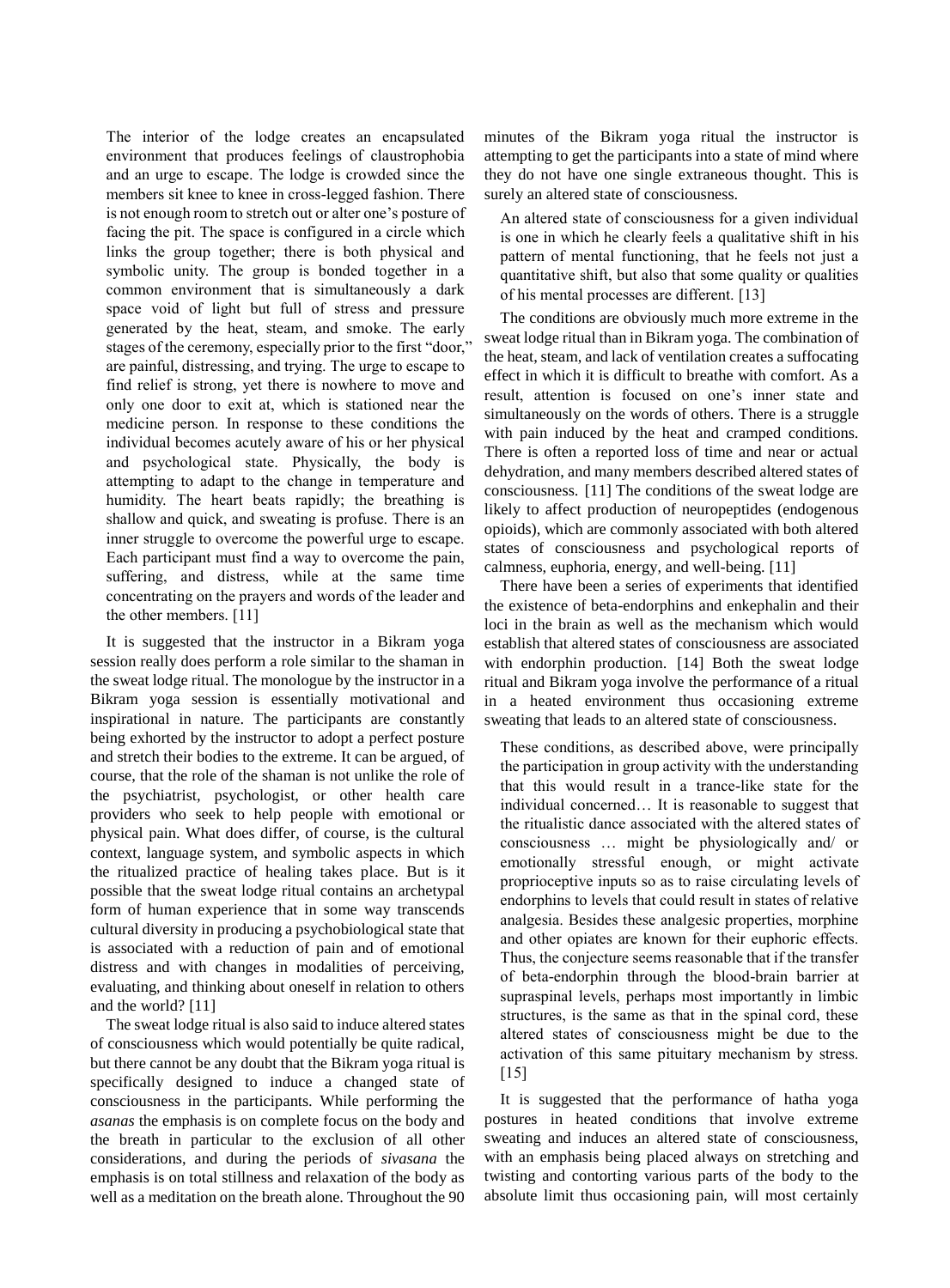occasion the release of endorphins, although to a lesser extent than the sweat lodge ritual and extreme physical exercise in the heat in general. [15, 16, 17, 18, 19, 20, 21, 22]

The Bikram yoga ritual is conducted in an ambient environment heated to  $40.6^{\circ}$  C. with a humidity at 40%. As the average body temperature is between  $37.5-38.3^{\circ}$  C. it is clear that the Bikram yoga ritual does induce mild hyperthermia in the participants. Sweating is the primary heat-loss mechanism for humans which dissipates heat by evaporation assuming sufficiently low humidity. The conditions for Bikram yoga rituals are conducive to minimal evaporation of sweat. It is well settled that endorphin release and hyperthermia are corelated. [23, 24, 25, 26] In addition mild hyperthermia has multiple health benefits, and it is widely used in the practice of thermal medicine in general. [27]

The sauna as it is known in the western world today originates from Finland, and although the modern sauna bathing has no spiritual or religious significance, the 'sauna steam' was regarded as being synonymous with 'life' or 'soul' or 'spirit' in the Finnish tradition as well as countries with a language related to Finnish, such as Estonia, Latvia, Russia and Hungary. Indeed there was an old Finnish saying 'one should behave in the sauna as in church'. The Finns believed that a 'sauna elf' resided in the sauna that had to be placated and respected. In other words the sauna most definitely had a spiritual significance to start with. The Russian *bania* is very similar to the Finnish sauna and the original religious significance is even better documented. A quote from a Russian sorcerer:

We all know how man came into being. Man was created when God took a *bania* and sweated profusely. He dried himself off with straw and dropped the straw to earth where the Devil used the straw to create the body. Then later, God gave man his soul. [12]

Just as the Finnish sauna was the haunt of the 'sauna elf' the Russian *bania* was the haunt of the *Bannik*, that likewise had to be placated and respected lest he should become angry. To protect yourself from the *Bannik*, etiquette required making the sign of the cross before entering the *bania*, wishing your comrades a good bath and, when leaving, wishing the *Bannik* a hearty goodbye. Since the *Bannik* liked a clean room and bathed at least once a week, cleaning and heating the *bania* were duties that could not be neglected. The *Bannik* could control the quality of steam and could transform harmless steam into deadly coal gas if he wasn't satisfied. The third or fourth round of bathing was always reserved for the *Bannik* who liked to bathe alone in the dark. Soap, lye, and birch twigs were left behind for him. And a little extra because the *Bannik* sometimes invited his forest friends to join him – sometimes the Devil himself. [19] The magical attributes of the sweat bath were the reason that the critical stages of a Finn's and a Russian's life – birth, adulthood, marriage,

and death – were conducted in the sauna or *bania*. [12]

The sauna and the *bania* is an extreme sensory experience. During the ritual they beat themselves in a very lively manner on the back and legs with switches made of slender twigs, generally of young birch trees. The apostle Andreas who visited Russia during missionary work in the 12<sup>th</sup> Century reports:

'Wondrous to relate,' he said, 'l saw the land of the Slavs, and while I was among them, I noticed their wooden bath-houses. They warm them to extreme heat, then undress, and after anointing themselves with tallow, take young reeds and lash their bodies. They actually lash themselves so violently that they barely escape alive. Then they drench themselves with cold water, and thus are revived. They think nothing of doing this every day and actually inflict such voluntary torture upon themselves. They make of the act not a mere washing but a veritable torment.' [12]

The lashing with the birch tree switches causes the blood to rise to the surface of the skin which allows the heat to escape from their bodies quicker. They emerge from the *bania* with their skin gleaming with a pinkish hue. The report above describes drenching themselves with cold water after sweat bathing. The fact is that the water is likely to be close to freezing and it is very common for them to actually roll naked in the snow. [12] Such an extreme sensory experience would inevitably occasion such a release of endorphins as to put them into a state of euphoria, comparable even to religious ecstasy.

The Greco-Roman baths of ancient Greece and Rome likewise involved sauna bathing. The phrase 'cleanliness is next to godliness' seems to have first appeared in Babylonian and Hebrew texts but this seems to be the spirit of the sweaty rituals of the ancient Greeks and Romans as well. There is certainly an element of purification about them, a desire to become pure inside and out. Originally there were the Greek hot-air baths called *laconica*, that had important social aspects including rites of birth, rites of marriage and rites of death, as well as being adjunct to a gymnasium for physical sports and exercise. [12]

One of the original names for the Roman Baths was *thermae* which clearly conveys the significance of the sweat factor. The Romans had smaller hot baths called *balneum* which were on the same scale as the Greek *laconica,* and the *thermae* were on a much grander scale. Successive Roman emperors tried to outdo each other in the grandeur of the *thermae* they had constructed. The Diocletian bath had a capacity for 6,000 bathers. Most *thermae* walls enclosed sports centers, swimming pools, parks, libraries, little theaters for poetry readings and music, and great halls for parties – a city within a city. The ritual generally involved physical games and exercises beforehand. Afterwards, the bather would trek through three rooms, progressing from tepid to hot, called *tepidarium*, *caldarium* and *laconicum* respectively. The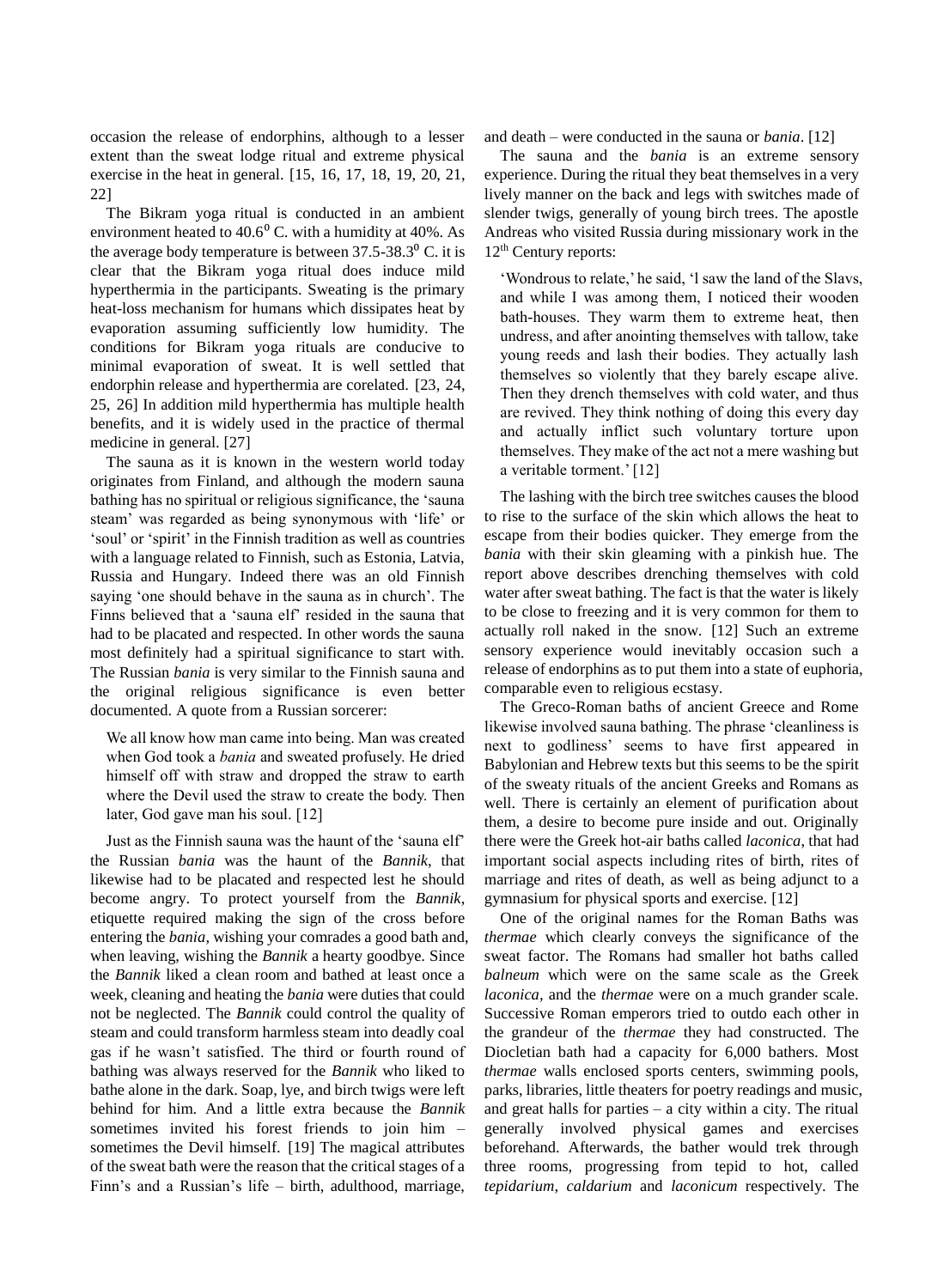body was primed for a vigorous massage, followed by a scraping off of dead skin with the strigil. A thorough scrubbing and a cool dip in the pool of the frigidarium was next.[12] Generally the healing properties of the hot baths were thought to be the work of the gods. Often the Roman baths were constructed adjacent to a temple, and sometimes indeed the temple would be part of the bath complex, as for example the Roman Baths at Bath in England. Although the Roman baths were primarily places for the pursuit of physical well-being and entertainment, the Christians denounced these 'Cathedrals of Flesh' as part of their opposition to pagan rituals in general.

Physical purification is a very significant part of the Moslem faith, and the Turks actually constructed their *hammans* as if they were temples. The Arabs encountered the Greco-Roman baths in Syria but it was not until Muhammed himself enthusiastically recommended sweat baths around 600 C.E. that the Islamic *hammam* began to proliferate. Muhammad believed that the heat of the *hammam* (which in Arabic means "spreader of warmth") enhanced fertility, and the followers of the faith should multiply. The *hammam* gained religious significance and became an annex to the mosque, and was used to comply with the Islamic laws of hygiene and purification. [12]

Interestingly the Turkish version of the *hamman* the so-called Turkish Bath includes a very vigorous massage as part of the ritual. The massages are administered by *tellaks* who are very powerful muscular men. The massage is very forceful. According to one participant describing the *tellaks* working on a group of Swedish visitors: "They began pulling, twisting, kneading and pummeling them like lumps of dough. One *tellak* seemed determined to see how many different pretzel shapes he could make out of a skinny Swede". When it became this participant's turn to be massaged he says: "The *tellaks*' style and control were remarkable – powerful, relentless, yet agreeable. With joints cracking and muscles stretching, he pushed and urged the tips of my toes to touch the back of my neck, just to the point of excruciating pain, and then a quick release, triggering a flood of electric tingles down my spine, canceling my urge to scream. A surging pleasure rushed in where the pain had been". [12] The similarities between these massages and Bikram yoga postures are obvious, and Bikram yoga is evidently just a less strenuous variation on a theme with the Islamic *hamman*, which has in turn been compared with the sport and exercise of the Roman bath. [12]

Communal sweat lodges very similar to the sweat lodges of the Native-Americans were common in Ireland until the 19<sup>th</sup> Century. Nothing is known about how the custom of hot air bathing originated in Ireland. They may have been introduced to it by invading Vikings in the  $8<sup>th</sup>$  Century. They were primarily thought to have therapeutic benefits as well as giving the bathers a sense of well-being and cleanliness. 'Young women, wishing to improve their complexion after making peat or pulling flax, used to have the sweat bath, as it removed the kells, or stains and made them look nice and white'. -Rev. D.B. Mulcahy, "An Ancient Irish Hot-Air Bath" [12]

Just as rustic as the sod mounds of Ireland were the thatched sweat huts in Africa. Heat and sweating is one of the basic remedies for all kinds of ailments in tribal Africa south of the Sahara. [12] In the late 18th century, Mungo Park wrote:

African diseases are but few in number. On the first attack of fever, when the patient complains of a cold, he is frequently placed on a sort of vapor bath; this is done by spreading branches of the *nauclea orientalis* upon hot wood embers, and laying the patient upon them, wrapped up in a large cotton cloth. Water is then sprinkled upon the branches, which descending to the hot embers, soon covers the patient with a cloud of vapor, in which he is allowed to remain until the embers are almost extinguished. This practice commonly produces a profuse perspiration and wonderfully relieves the sufferer.

Writing of the Tanzanian Bantu in 1927, Henri Junod talks of a kind of Turkish vapor bath that is administered in certain complaints and also after the funeral rites, in order to remove the contamination of death. It is also administered in most cases where ritual defilement is feared, or is believed to have caused the disease. This vapor bath is also used as a last resort for couples not successful in having children. [12] Evidently then some of the sweaty rituals in Africa took on a purification significance in the sense of ridding the body of evil spirits as well as unhealthy toxins.

The Japanese actually derived their passion for sweat baths from Buddhist practices, and therefore have an explicit religious significance. The sauna is very popular in Japan in modern times, and there are several varieties of traditional sweat bathing rituals most of which are no longer practiced. The *mushi-buro* (steam bath), *kama-buro* (kiln bath) resembling a kiln, *ishiburo* (rock bath) a cave drilled into the side of a rock formation, *kara-buro* (empty bath) empty of water and filled with hot air or steam, *todian-buro* (shelf bath) and the *Zaku roguchi*, known as the Pomegranate Entrance bath.[12] Although there are no physical remains of the originals, there are many references to them in scrawled writings on temple walls.

A few *kara-buros* still remain in Kyoto which is the ancient capital of Japan, and where there are hundreds of Buddhist temples. The proximity of the *kara-buro* to the temples indicates the importance of cleanliness and purification in the Buddhist faith. To pray before Buddha, the reverent must be clean and smell natural. When priests and monks bathe, they follow a strict discipline of 25 commandments. Bathing is not only synonymous with ablution and purification, but it also brings sevenfold luck, prevents or cures the seven diseases of the skin. Shintoism, Japan's second religion, also teaches that one must bathe in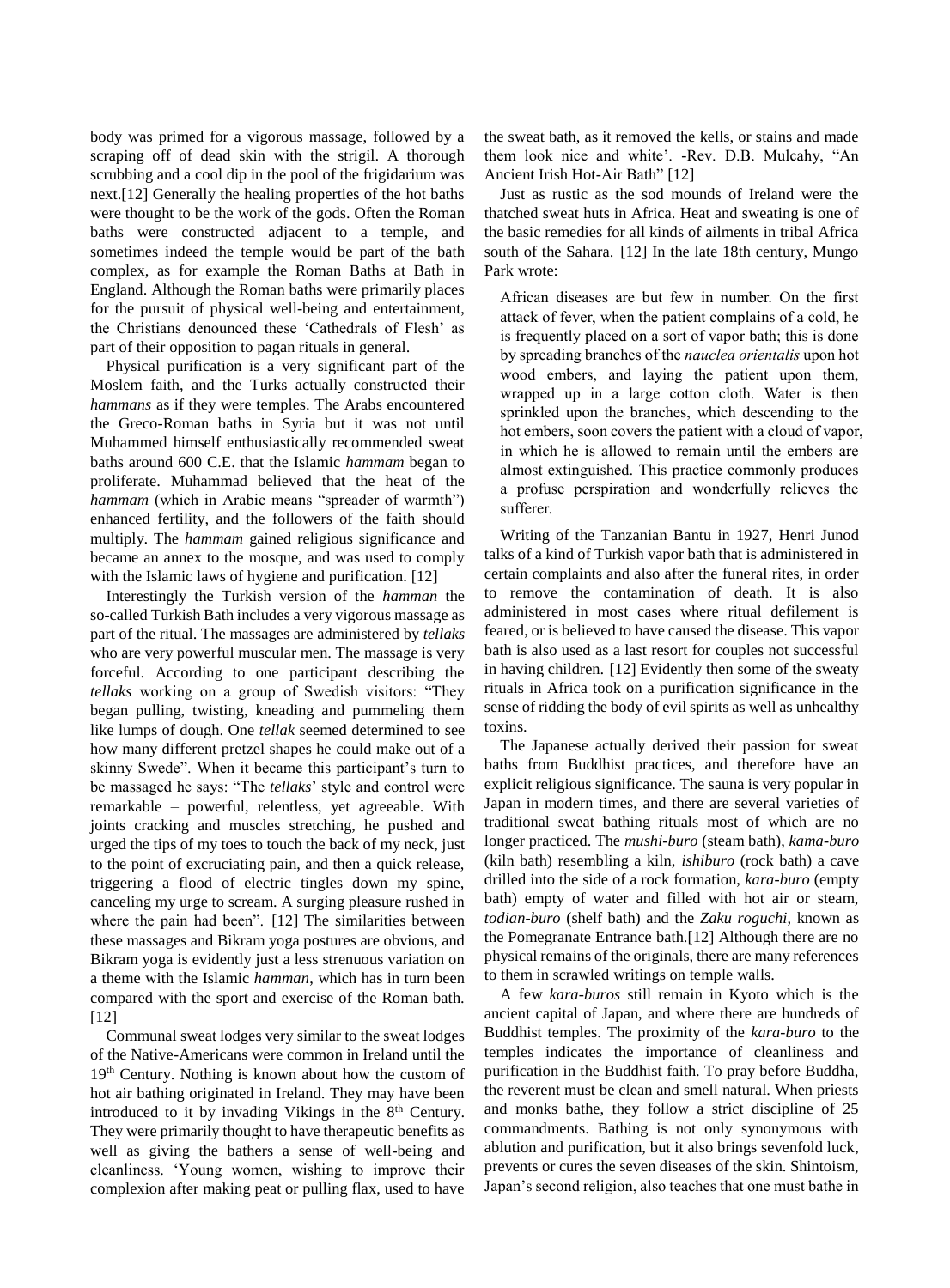order to become one with God. [12]

Indian Buddhist monks introduced the sauna to China from where it spread to Korea and eventually to Japan. The *Daito Seiiki Diary* by Genjo Sanzo (602-664 C.E.), mentions Chinese Buddhist temples with saunas that were open to the public. These saunas also provided medicine and food for the benefit of the poor and the sick. From the introduction of Buddhism in Japan during the Nara Period, many of the larger temples had saunas from which the modern baths, the *sento*, evolved. In the beginning these baths were meant mainly for the monks but occasionally they were open to others. Records mention that the wife of the Emperor Shomu, Koumyou Kougou (701-760 C.E.) allowed the sick the opportunity to bathe six days every month and even personally washed them. From the Kamakura period (1185-1333 C.E.), it was normal to make temple baths available for the sick. [28]

## **3. The Spiritual Aspect of Hatha Yoga**

Hinduism is a set of religious beliefs and practices that are prescribed as 'a way of life' for its adherents. The earliest texts, the Vedas, date back 3,500 years. The primary theology of Hinduism is the cosmic intelligence, Brahman, and the Atman or the individual self. The physical practices of Hinduism enable the adherents to be at one or commune with the divine Inner Self. As 'a way of life', cleansing rituals and yoga are physical practices of the utmost importance. The oldest know medical document, the Ayurveda, appeared in Sanskrit in 568 B.C.E. and considered sweating so important to health that it prescribed the sweat bath and thirteen other methods of inducing sweat. [12] Likewise in Buddhism, which is an offshoot of Hinduism, sweat bathing was a purification ritual for the monks that eventually spread from India to China, Korea and Japan and indeed everywhere where Buddhism gained a foothold.

Yoga means 'to listen' in Sanskrit, and incorporates physical, mental and spiritual practices that are an integral part of Hinduism, Buddhism and Jainism. Hatha yoga is just one aspect of yoga which in modern times incorporates posture and breathing exercises. But even these have a clear religious significance. For a start they are merely two parts of Patanjali's *Ashtanga* Yoga (Eight-limbed Yoga) which represents a comprehensive statement of Hinduism as 'a way of life'. The postures are called *asanas*, the plural of *asana* which literally means 'seat' and in Patanjali's Sutras refers to the seated position used for meditation. Likewise the breathing exercises are referred to by Patanjali as *pranayama*, which involves a total focus on the *prana* (breath) as a means of focusing on the divine Inner Self. The *Bŗhadāraņyaka Upanishad* states: "That which breathes by the breath is thy soul which is within every being". [29] To concentrate exclusively on the breath is as much an act of religious devotion as to meditate on, or chant the name of, or to sing hymns to the Godhead.

#### **4. The Bikram Yoga Ritual**

Bikram yoga takes its name from Bikram Choudhury who developed it in the 1980s. [30] Whereas other schools of hatha yoga have their set postures and procedures, the first thing that differentiates Bikram yoga is the ritual like nature of the sessions. The 90 minutes session consists of a set of 26 *asanas* which are repeated once for a precise amount of time and two breathing exercises. The session starts with standing *pranayama* (deep breathing – and one of the eight limbs of Patanjali's system mentioned above) followed by the standing *asanas* (45–50min). The standing sequence is followed by a 2 min *savasana* (supine relaxation, i.e., corpse pose) and a sequence of floor *asanas* (35–40min). A 20-second *savasana* is taken between each *asana* in the floor series. Class finishes with a seated *kapalabhati* breathing exercise (i.e., quick, strong exhalations) and a final *savasana*.

All these *asanas* are of course another of the eight-limbs of Patanjali's *Ashtanga* yoga mentioned above. One entire wall of the studio is mirrored and all the participants have to look at themselves in the mirror as they perform the *asanas*. Effectively they are meditating on, or contemplating, the effectiveness of their own practice. Not only are they performing a ritual, but they are watching themselves perform it which adds another level of absorption in the ritual. In addition to the specific *pranayama* at the beginning and end of the session, the entire 90 minutes is in fact an exercise in *pranayama* in as much as the participants are required to focus on their breath as they perform the a*sanas* as well as the periods of *savasana*. In other words the entire 90 minutes is a period of deep meditation where the participants can enter a trance like state and become completely unaware of the passage of time.

The second major difference with Bikram yoga is throughout the entire 90 minutes there is an instructor who delivers a motivational monologue. Scientific papers that have been written about Bikram yoga sometimes refer to it as an 'instructional dialogue' but it is much more than this. [31] The instructor actually performs the role of a shaman who is constantly enjoining the participants to perform the *asanas* to the very best of their ability as well as give it that little bit of something extra, and then during the periods of *savasana* the perfect practice requires absolute stillness and complete and total concentration on the breath. The tone of the instructor will change during the *savasana*, but still the message is encouraging the participants to achieve the sublime state. This motivational monologue takes the meditation aspect of Bikram yoga to an even deeper level. It is an integral part of the ritual.

The third major difference with Bikram yoga is that the entire 90 minutes of the ritual is performed in a room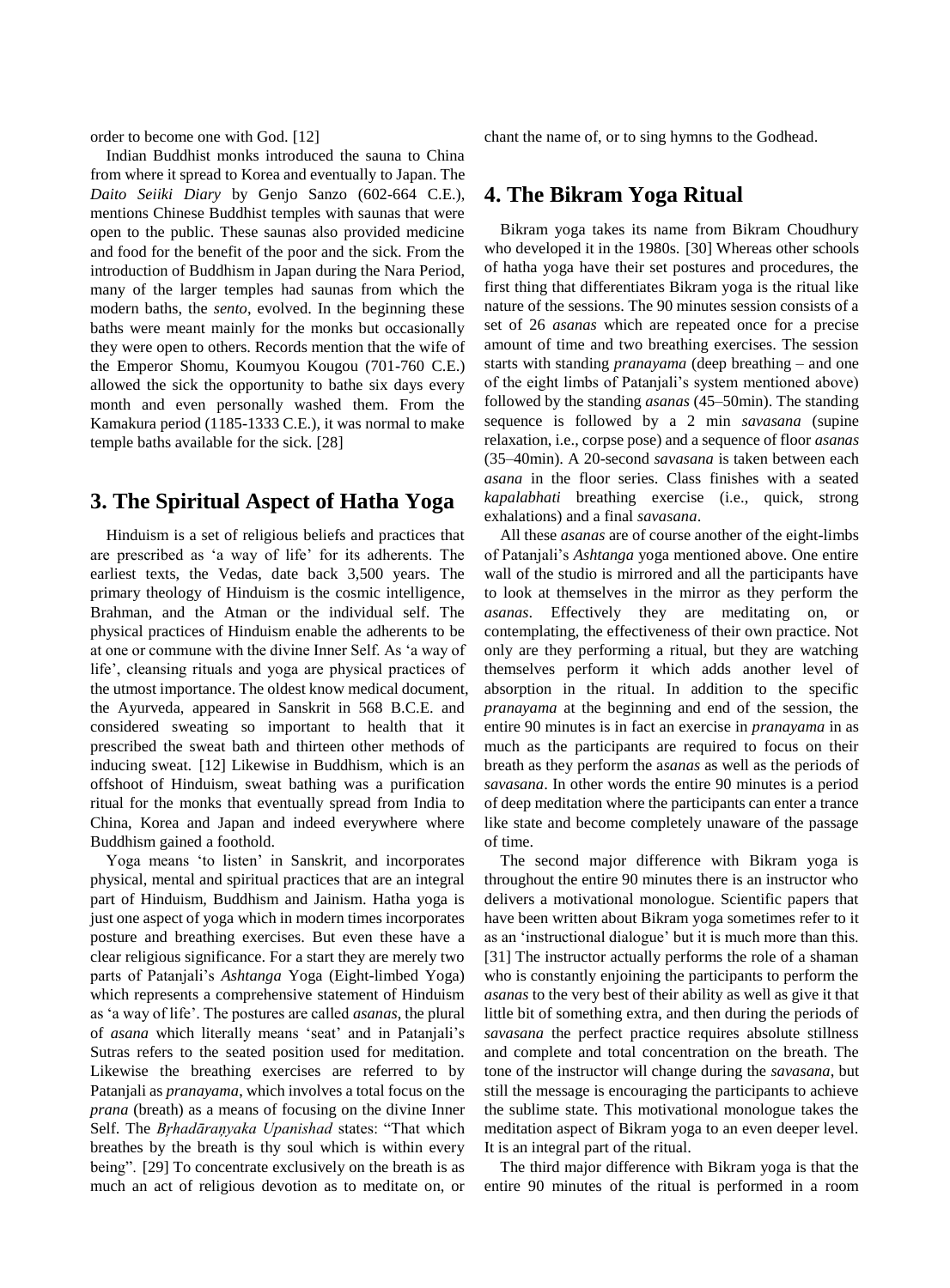heated to  $40.6<sup>o</sup>$  C. and with a humidity of  $40\%$ . In other words it is slightly hotter than the normal body temperature, and there is profuse sweating and minimal evaporation. Bikram yoga is performed in a sauna.

## **5. The Health Benefits of Sauna Bathing**

Most of the research material on sauna bathing relates to the Finnish sauna where the temperature is around  $80-100^{\circ}$ C. with humidity around 15-20%, so it is considerably hotter and substantially drier than the Bikram yoga room. It is suggested however that the volume of sweat generated in Bikram yoga would be comparable because normally a Finnish sauna involves 2-3 sessions of 10-20 minutes duration where participants are in a static seated position, whereas Bikram yoga is a continuous 90 minute course of hatha yoga postures. On the assumption that the volume of sweat generated is about the same, it is reasonable to assume that the same metabolic and physiological processes are occurring.

As regards the cardiovascular effects of Finnish sauna, the peripheral circulation increases, the circulation to muscles, kidney and viscera decreases, metabolic rate and oxygen consumption increases, water loss occurs with maximal cutaneous circulation, the heart rate increases and blood pressure, both systolic and diastolic, can drop.[32] With Bikram yoga, however, the blood circulation to the muscles would be expected to increase on account of the hatha yoga postures.

For the physiological effects of Finnish sauna, there is increased plasma cortisol, corticosteroids, growth hormone, thyroid-stimulating hormone (TSH) and prolactin. Bronchodilation occurs along with muscle relaxation and decreased activity of neuromuscular system. There is loss of water along with the electrolytes (Na, K, Cl) and this is compensated through hormonal regulation of kidneys of aldosterone secretion. Lypolysis (the breakdown of fats) also occurs. [32] Here as well with Bikram yoga there would not be the muscle relaxation and the decreased activity of the neuromuscular system.

Numerous compounds are released in the sweat. The minerals sodium, potassium, magnesium and chloride are all excreted via sweat along with iron and chromium. Sodium and chloride have the greatest losses, and magnesium and potassium in much lower quantities. Copper and zinc are also released in high amounts, and nickel and lead to a lesser extent than copper and zinc. [32]

There is a plethora of research data on the health benefits of sauna bathing. The cardiovascular system in particular (including hemodynamics, arterial stiffness and blood pressure) is benefited.[33, 34, 35, 36, 37, 38, 39, 40, 41, 42, 43, 44, 45] Sauna bathing can reduce total cholesterol levels. [46] The vasodilation in a low-temperature sauna bath improved the peripheral circulation in cerebral palsy

patients, and may be beneficial for other severe motor and intellectual disabilities. [47] It has been argued that the human body thermoregulatory system has a corollary relationship to the cardiovascular system, and that we therefore have an inherent need to exercise our thermoregulatory system, in other words we have an inherent need to sweat in order to optimize our health. [48]

The transient improvements in pulmonary function that occur in the sauna may provide some relief to patients with asthma and chronic bronchitis.[36, 38, 49] Sauna bathing may also alleviate pain and improve joint mobility in patients with rheumatic disease. [36] Also regular sauna bathing has a protective effect on skin physiology, [53] and can improve impaired insulin sensitivity for diabetes sufferers. [44] It will improve longevity. [37, 50, 51]

Sweat is the principle means by which toxic elements such as arsenic, cadmium, lead and mercury are excreted from the body, [38, 54, 55, 56] and in addition some pesticides are excreted in sweat. [57, 55] Sweating is truly a cleansing process. Sauna bathing after physical exercise will increase the endurance of athletes. [58] Minerals and trace elements are excreted in sweat, [40] so for example sufferers of Wilson's disease would benefit from excretion of copper. [59] Neuroendocrine activity (release of hormones ACTH and prolactin) and women's heart rate are significantly higher than in men, [60] growth hormone increases for both sexes, [61] there is an increase in plasma catecholamine and glucagon levels as well as significant sodium depletion, [45, 62] and in a study on men only, blood concentrations of beta-endorphin immunoreactivity and testosterone were also increased. [41]

Sauna bathing has many mental benefits as well. It will reduce the risk of dementia and Alzheimer's disease. [52] There was a significant rise in plasma levels of beta-endorphins after a  $47<sup>0</sup>$  C. Japanese hot-springs bath which is said to explain the feeling of 'intoxication' often experienced. [63] Sauna bathing will reduce oxidative stress after aerobic exercise,[64] and may be beneficial for relief of negative psychological states in general such as stress, tension, anxiety, depression, dejection, anger, hostility, fatigue and confusion. [65, 66, 67] Sweat therapy enhances group counseling sessions in psychotherapy, where those in a sweat group counseling condition were found to have a more positive and optimistic state of mind. [68]

## **6. Health Benefits of Mind-Body Therapies Generally**

There is an ever-growing body of literature concerning the relationship between exercise, physical activity and physical and mental health. The physical benefits include improvements in obesity, cancer, cardiovascular disease and sexual dysfunction, and mental benefits such as the alleviation of depression and other negative mood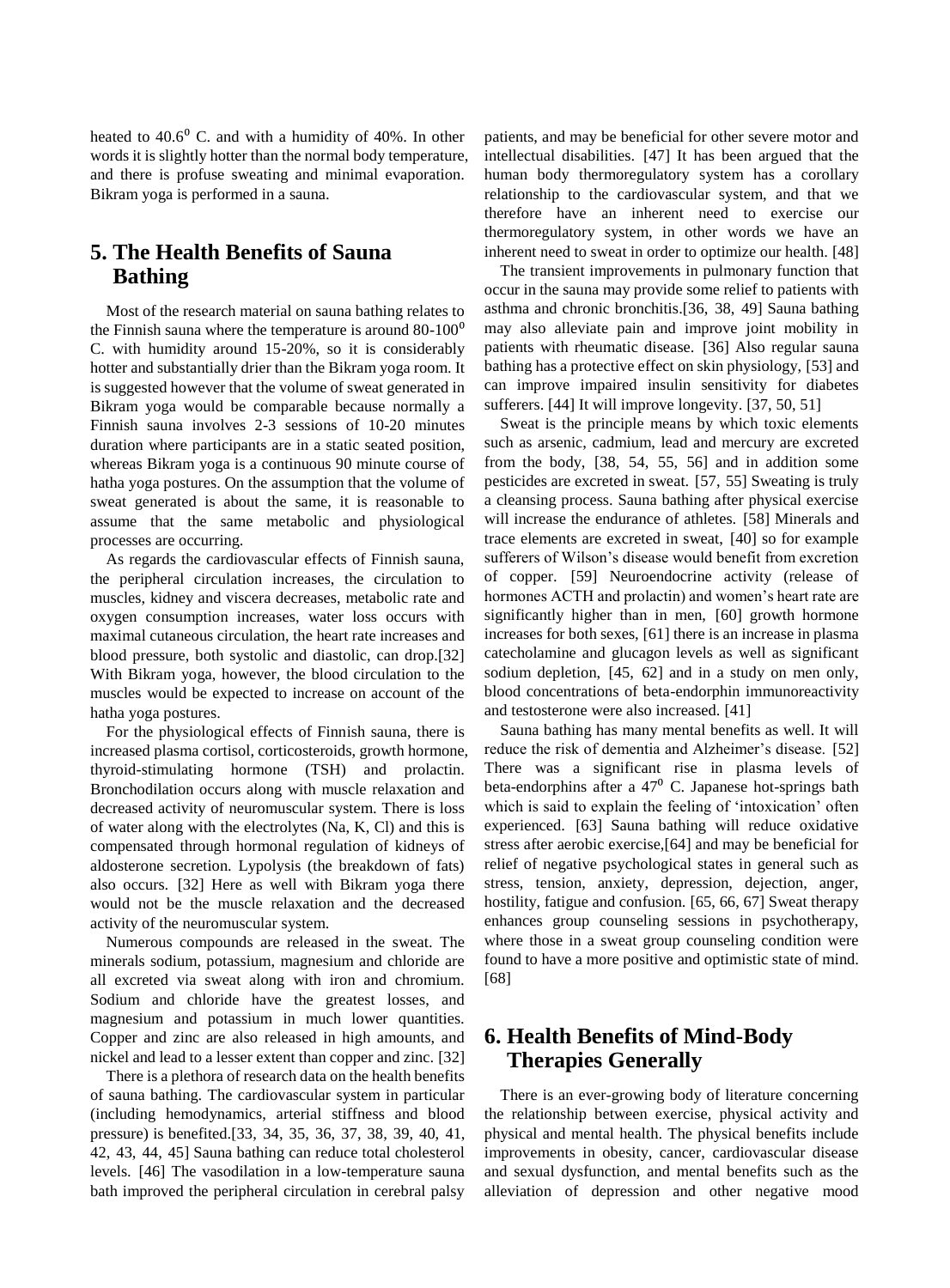states.[69] A major subset of this literature involves the so-called 'mind-body' therapies, such as yoga, Tai Chi, Body-Oriented Psychotherapy, Body Awareness Therapy, mindfulness based therapies/meditation, Feldenkrais, Alexander Method, Breath Therapy and others, that have this common ground of 'body awareness'. At an abstract or philosophical level these therapies facilitate 'a progression towards greater unity between body and self'.[70] The physical and mental benefits include management of pain [71], improvement in musculoskeletal disorders [72], stress reduction [73], alleviation of a slew of menopausal problems [74], complementary treatments for breast and prostate cancer [75], alleviation of problems related to pregnancy [76], reduces inflammatory markers and influences anti-viral immune responses [77], relief of migraine headaches [79], enhanced bone density [80], cardiopulmonary benefits [80], improving balance and reducing the number of falls [80] as well as generally being perceived as beneficial in 'preventing illness or maintaining health and vitality' [78] and improving 'quality of life'.[80]

#### **7. Conclusions**

It is common ground that Bikram yoga as a form of hatha yoga and as a mind-body therapy is a viable form of physical exercise that will deliver a wide range of physical and mental benefits to the practitioner. In addition people who practice hatha yoga on a regular basis develop a mind-set where there practice is more than just a physical exercise but is more in the way of a 'way of life' where they will take an interest in the spiritual side of yoga practice and will make other lifestyle and dietary decisions that they consider part and parcel of that 'way of life'. This applies to adherents of Bikram yoga as much as to any of the other schools of hatha yoga, but the fact that an essential additional feature of Bikram yoga is profuse sweating will not only bring with it added health benefits that have been verified scientifically, but also a session of Bikram yoga as a sweaty ritual has elevated it in a less tangible way to a semi-ecstatic, mildly euphoric exercise of spiritual rejuvenation and purification.

Substantial evidence has been given above that sauna bathing and heat therapy in general produces many positive psychological effects, and it is hoped that sufficient material has been provided in this article, to make the case that statistically there must be an enhanced euphoric and spiritual factor in a sweaty ritual by virtue of the diverse number of races and cultures throughout human history who have independently developed them, and practice them not only with enthusiasm but also with reverence. Statistically a case can be made that for humans profuse sweating as a purification ritual is a major morale booster; it is a natural way to make us feel good and to make us feel good about our lives.

### **REFERENCES**

- [1] Cramer, H., Lauche, R., Haller, H., Steckhan, N., Michalsen, A., and Dobos, G. (2014) Effects of yoga on cardiovascular disease risk factors: a systematic review and meta-analysis, *International Journal of Cardiology*, 173(2).
- [2] Jyotsna, V.P., Joshi, A., Ambekar, S., Kumar, N., Dhawan, A., and Sreenivas V. (2012) Comprehensive yogic breathing program improves quality of life in patients with diabetes, *Indian Journal of Endocrinology and Metabolism*, 16(3).
- [3] De Lange, C., (2018) No sweat: Is yoga a proper workout? *New Scientist*, 10 January, 2018.
- [4] Li, Q.Z., Li, P., Garcia, G.E., Johnson, R.J., and Feng, L. (2006) Genomic profiling of neutrophil transcripts in Asian Qigong practitioners: a pilot study in gene regulation by mind-body interaction, *Journal of Alternative Complementary Medicine*, 11(1).
- [5] Irwin, M.R., Olmstead, R., Breen, E.C., Witarama, T., Carrillo, C., Sadeghi, N., Arevalo, J.M., Ma, J., Nicassio, P., Ganz, P.A., Bower, J.E., and Cole S. (2014) Tai chi, cellular inflammation, and transcriptome dynamics in breast cancer survivors with insomnia: a randomized controlled trial, *Journal of the National Cancer Institute Monographs*, 50.
- [6] Tracy, B.L., Hart, C.E. (2013) Bikram yoga training and physical fitness in healthy young adults. *Journal of Strength and Conditioning Research*, 27(3).
- [7] Hunter, S.D., Laosiripisan, J., Elmenshawy, A., and Tanaka, H. (2018) Effects of yoga interventions practised in heated and thermoneutral conditions on endothelium-dependent vasodilatation: The Bikram yoga heart study, *Experimental Physiology*, DOI: 10.1113/EP086725.
- [8] Hewett, Z., Cheema, B.S., Pumpa, K.L. and Smith, C.A. (2015) The Effects of Bikram Yoga on Health: Critical Review and Clinical Trial Recommendations, *Evidence-Based Complementary and Alternative Medicine*, Article ID 428427.
- [9] Silver, S., & Wilson, J. P. (1988). Native American healing and purification rituals for war stress. In J. P. Wilson, Z. Harel, & B. Kahana (Eds.), *Human adaptation to extreme stress: From the Holocaust to Vietnam*. New York: Plenum Press.
- [10] Wallace, A.F.C. (1966). *Religion*. New York: Random House.
- [11] Wilson, J. P.. *Trauma, Transformation, And Healing.: An Integrated Approach To Theory Research & Post Traumatic Therapy* (1989) (Psychosocial Stress Series). Taylor and Francis. Kindle Edition.
- [12] Aaland, Mikkel*.* (2017) *Sweat: The Illustrated History and Description of the Finnish Sauna, Russian Bania, Islamic Hammam, Japanese Mushi-Buro, Mexican Temescal, and American Indian & Eskimo.* Kindle Edition.
- [13] Tart, C. J. (Ed.) (1969). *Altered states of consciousness*. New York: Wiley.
- [14] Henry, J. L. (1982). Possible involvement of endorphins in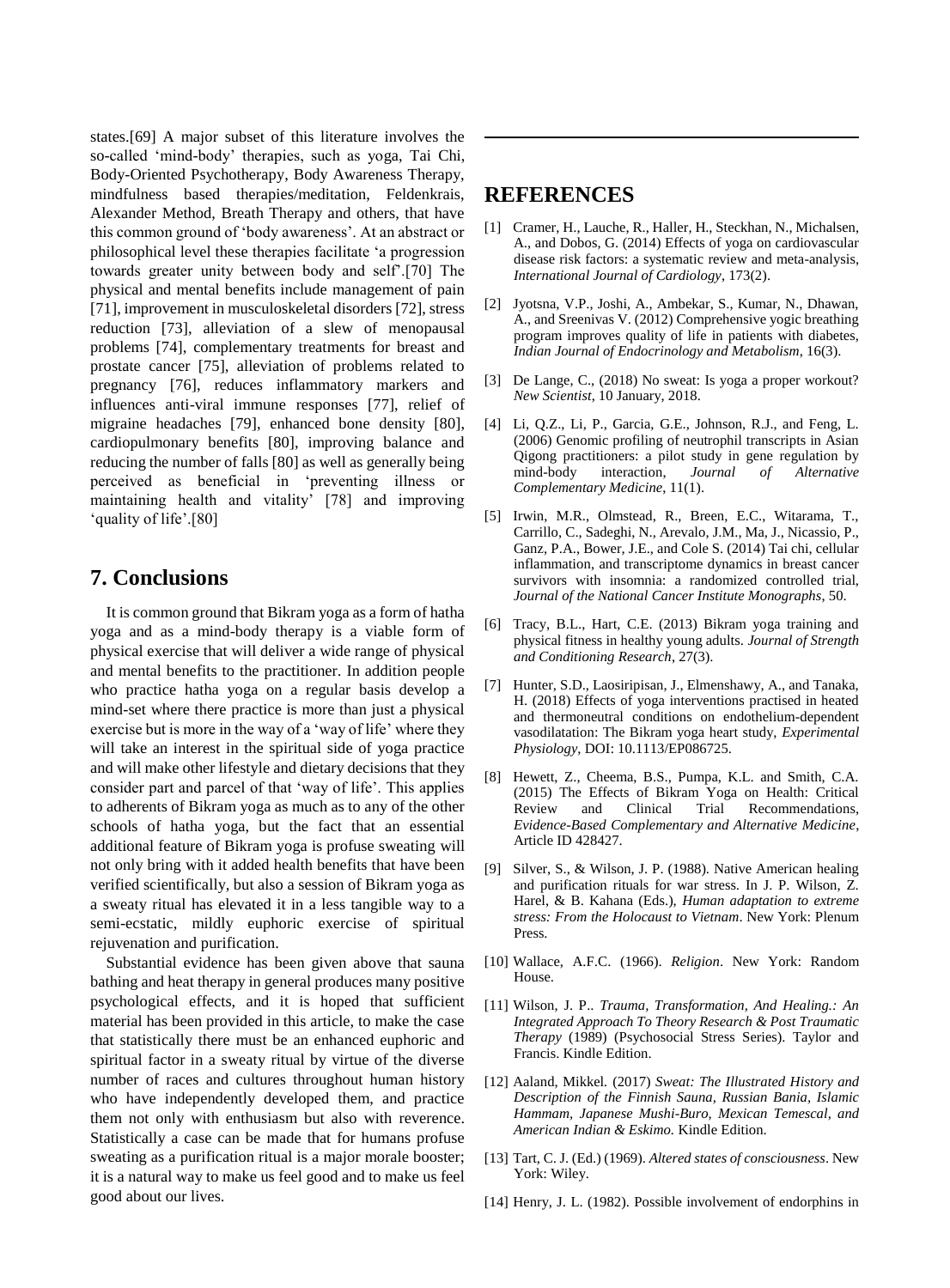altered states of consciousness*. Ethos*, 10( 4).

- [15] Follenius M1, Candas V, Bothorel B, and Brandenberger G. (1989*)* Effect of rehydration on atrial natriuretic peptide release during exercise in the heat, *Journal of Applied Physiology*, 66(6).
- [16] Armstrong, D.W. and Hatfield, B.D. (2006) Hormonal responses to opioid receptor blockade: during rest and exercise in cold and hot environments, *European Journal of Applied Physiology*, 97(1).
- [17] Nijs, J., Kosek, E., Oosterwijck, J.V., Gent, U. and Meeus, M. (2012) Dysfunctional endogenous analgesia during exercise in patients with chronic pain: to exercise or not to exercise? *Pain Physician*. 15(3S).
- [18] Hickey, M.S., Franke, W.D., Herbert, W.G., Walberg-Rankin, J., and Lee, J.C. (2007) Opioid Antagonism, Perceived Exertion and Tolerance to Exercise-Thermal Stress, *International Journal of Sports Medicine*, 13(4).
- [19] Balchina, R., Linde, J., Blackhurst, D., Rauch, H.G.L., and Schönbächlere, G. (2016) Sweating away depression? The impact of intensive exercise on depression, *Journal of Affective Disorders*, 200.
- [20] Melin, B., Curé, M., Pequignot, J.M., and Bittel, J. (1988) Body temperature and plasma prolactin and norepinephrine relationships during exercise in a warm environment: effect of dehydration, *European Journal of Applied Physiology and Occupational Physiology*, 58(1-2)
- [21] Kelso T.B. (1983) *Possible thermoregulatory contributions of plasma - endorphin during prolonged exercise in humans*, Virginia Polytechnic Institute and State University Virginia.
- [22] Yehuda, S. and Kastin, A.J. (1980) Peptides and thermoregulation, *Neuroscience Biobehavior Revue*, 4(4).
- [23] Holaday JW, Faden AI. (1980) Naloxone acts at central opiate receptors to reverse hypotension, hypothermia and hypoventilation in spinal shock, *Brain Research*, 189(1).
- [24] Jezová D., Vigas, M., Tatár, P., Jurcovicová, J. and Palát, M. (1985) Rise in plasma beta-endorphin and ACTH in response to hyperthermia in sauna, *Hormone and Metabolic Research*, 17(12).
- [25] Millan, M.J., Przewlock, R., Jerlicz, M., Gramsch, C.H., Höllt, V., and Herz, A. (1981) Stress-induced release of brain and pituitary β-endorphin: Major role of endorphins in generation of hyperthermia, not analgesia, *Brain Research*, 208.
- [26] Bläsig, J., Höllt, V., Bäuerle, U., and Herz, A. (1978) Involvement of endorphins in emotional hyperthermia of rats, *Life Sciences*, 23(25).
- [27] Crinnion, W.J., (2011) Sauna as a valuable clinical tool for cardiovascular, autoimmune, toxicant-induced and other chronic health problems. *Alternative Medicine Review*, p. 215.
- [28] Guide to Buddhism A to Z <http://www.buddhisma2z.com/content.php?id=482>
- [29] Doer, E., (1978) *Bŗhadāraņyaka Upanişad*. Delhi: Nag Publishers.
- [30] B. Choudhury, B., (2007) *Bikram Yoga*, HarperCollins, New York.
- [31] Hewett, Z.L., Cheema, B.S., Pumpa, K.L., and Smith, C.A. (2015) The Effects of Bikram Yoga on Health: Critical Review and Clinical Trial Recommendations, *Evidence-Based Complementary and Alternative Medicine.*
- [32] Crinnion, W., (2007) Components of Practical Clinical Detox Programs – Sauna as a Therapeutic Tool, *Alternative Therapeutic Health Medicine*, 13(2).
- [33] Crinnion, W., (2007) Components of Practical Clinical Detox Programs – Sauna as a Therapeutic Tool, *Alternative Therapeutic Health Medicine*, 13(2).
- [34] Lee, E., Laukkanen, T., Kunutsor, S.K., Khan, H., Willeit, P., Zaccardi, F. and Laukkanen, J.A. (2018) Sauna exposure leads to improved arterial compliance: Findings from a non-randomised experimental study, *European Journal of Preventive Cardiology,* 25(2)
- [35] Laukkanen, T., Knutsor, S.K., Zaccardi, F., Lee, E., Willeit, P., Hassan, K., and Laukkanen, J.A. (2017) Acute effects of sauna bathing on cardiovascular function, *Journal of Human Hypertension*, doi: 10.1038/s41371-017-0008-z. [Epub ahead of print]
- [36] Hannuksela, M.L., and Ellahham S. (2001) Benefits and risks of sauna bathing, *The American Journal of Medicine*, 110(2).
- [37] Laukkanen, T., Khan, H., Zaccardi, F., and Laukkanen, J.A. (2015) Association Between Sauna Bathing and Fatal Cardiovascular and All-Cause Mortality Events, *JAMA Internal Medicine*, 175(4).
- [38] Crinnion, W.J. (2011) Sauna as a valuable clinical tool for cardiovascular, autoimmune, toxicant-induced and other chronic health problems, *Alternative Medicine Review,* 16(3).
- [39] Tei, C., Horikiri, Y., Park, J-C., Jeong, J-W., Chang, K-S., Toyama, Y., and Tanaka, N. (1995) Acute Hemodynamic Improvement by Thermal Vasodilation in Congestive Heart Failure, *Circulation*, 91.
- [40] Leppäluoto, J., Tuominen, M., Väänänen, A., Karpakka, J. and Vuori, J. (1986) Some cardiovascular and metabolic effects of repeated sauna bathing, *Acta Physiologica Scandanavica*, 128(1).
- [41] Kukkonen-Harjula, K., Pekka Oja, P., Laustiola, K., Vuori, I., Jukka Jolkkonen, J., Simo Siitonen, S., and Vapaatalo, H. (1989) Haemodynamic and hormonal responses to heat exposure in a Finnish sauna bath, *European Journal of Applied Physiology and Occupational Physiology*, 58(5).
- [42] Nguyen, Y., Naseer, N., and Frishman, W.H. (2004) Sauna as a Therapeutic Option for Cardiovascular Disease, *Cardiology in Review*, 12(6).
- [43] Gayda, M., Paillard, F., Sosner, P., Juneau, M., Garzon, M., Gonzalez, M., Bélanger, M., and Nigam, A. (2012) Effects of Sauna Alone and Postexercise Sauna Baths on Blood Pressure and Hemodynamic Variables in Patients With Untreated Hypertension, *The Journal of Clinical Hypertension*, 14(8).
- [44] McCarty, M.F., Barroso-Aranda, J., Contreras, F. (2009) Regular thermal therapy may promote insulin sensitivity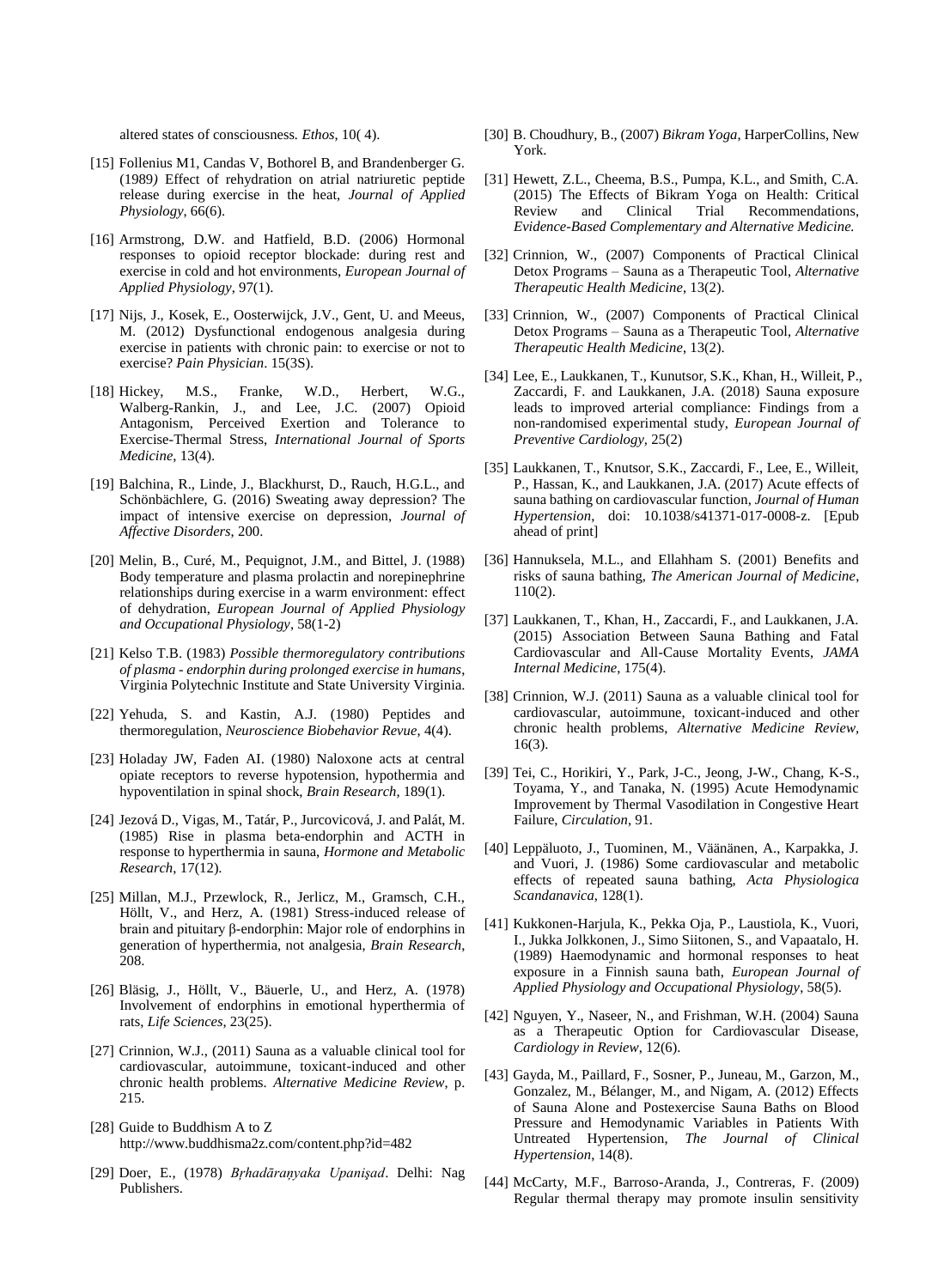while boosting expression of endothelial nitric oxide synthase – Effects comparable to those of exercise training, *Medical Hypotheses*, 73(1).

- [45] Lakka, T.A., Nyyssönen, K., and Salonen, J.T. (1994) Higher Levels of Conditioning Leisure Time Physical Activity are Associated with Reduced Levels of Stored iron in Finnish Men, *American Journal of Epidemiology*, 140(2).
- [46] Ślężyński , T., Wołyńska, A., and Prystupa, J. (2009) The Effects of Finish Sauna on Hemodynamics of the Circulatory System in Men and Women, *Journal of Human Kinetics*, 22.
- [47] Iiyama, J., Matsushita, K., Tanaka, N., and Kawahira, K. (2008) Effects of single low-temperature sauna bathing in patients with severe motor and intellectual disabilities, *International Journal pf Biometeorology*, 52(6).
- [48] Stoops, J. L. (2004). A possible connection between thermal comfort and health. - Report Number: LBNL-55134.
- [49] Kunutsor, S.K., Laukkanen, T., Laukkanen, J.A. (2017) Sauna bathing reduces the risk of respiratory diseases: a long-term prospective cohort study, *European Journal of Epidemiology*, 32(12).
- [50] Redberg, R.F., (2015) Health Benefits of Sauna Bathing, *JAMA Internal Medicine*, 175(4).
- [51] van der Wall, E.E. (2015) Sauna bathing: a warm heart proves beneficial, *Netherlands Heart Journal*, 23(5).
- [52] Laukkanen, T., Kunutsor, S., Kauhanen, J., and Laukkanen, J.A. (2017) Sauna bathing is inversely associated with dementia and Alzheimer's disease in middle-aged Finnish men, *Age and Ageing*, 46(2).
- [53] Kowatzki, D., Macholdt, C., Krull, K., Schmidt, D., Deufel, T., Elsner, P., and Fluhr, J.W. (2008) Effect of Regular Sauna on Epidermal Barrier Function and Stratum Corneum Water-Holding Capacity in vivo in Humans: A Controlled Study, *Dermatology*, 217(2).
- [54] Sears, M.E., Kerr, K.J., and Bray, R.I. (2012) Arsenic, Cadmium, Lead, and Mercury in Sweat: A Systematic Review, *Journal of Environmental and Public Health*, 2012.
- [55] Genuis, S.J., Birkholz, D., Rodushkin, I., Beesoon, S. (2011) Blood, Urine, and Sweat (BUS) Study: Monitoring and Elimination of Bioaccumulated Toxic Elements, *Archives of Environmental Contamination and Toxicology*, 61(2).
- [56] Omokhodion, F.O., and Crockford, G. W. (1991) Lead in sweat and its relationship to salivary and urinary levels in normal healthy subjects, *The Science of the Total Environment*, 103(2-3).
- [57] Kapka-Skrzypczak, L., Sawicki, K., Czajka, M., Turski, W.A., and Kruszewski M. (2015) Cholinesterase activity in blood and pesticide presence in sweat as biomarkers of children`s environmental exposure to crop protection chemicals, *Annals of Agricultural and Environmental Medicine*, 22(3).
- [58] Scoon,G.S., Hopkins, W.G., Mayhew, S., and Cotter, J.D. (2007) Effect of post-exercise sauna bathing on the endurance performance of competitive male runners, *Journal of Science and Medicine in Sport*, 10(4).
- [59] Sunderman, F.W.Jr, Hohnadel, D.C., Evenson, M.A.,

Wannamaker, B.B., Dahl, D.S. (1974) Excretion of Copper in Sweat of Patients with Wilson's Disease During Sauna Bathing, *Annals of Clinical and Laboratory Science*, 4(5).

- [60] Jezová, D., Kvetnanský, R., Vigas, M. (1994) Sex differences in endocrine response to hyperthermia in sauna, *Acta Physiologica Scandanavica*, 150(3).
- [61] Leppäluoto, J., Huttunen, P., Hirvonen, J., Väänänen, A., Tuominen, M., and Vuori, J. (1986) Endocrine effects of repeated sauna bathing, *Acta Physiologica Scandanavica*, 128(3).
- [62] Lammintausta, R., Syvälahti, E., and Pekkarinen A. (1976) Change in hormones reflecting sympathetic activity in the Finnish sauna, *Annals of Clinical Research*, 8(4).
- [63] Kubota, K., Kurabayashi, H., Tamura, K., Kawada, E., Tamura, J., and Shirakura, T. (1992) A transient rise in plasma β-endorphin after a traditional 47°C hot-spring bath in Kusatsu-spa, Japan, *Life Sciences*, 51(24).
- [64] Sutkowy, P., Woźniak, A., Boraczyński, T., Mila-Kierzenkowska, C., and Boraczyński, M. (2014) The effect of a single Finnish sauna bath after aerobic exercise on the oxidative status in healthy men, *Scandanavian Journal of Clinical and Laboratory Investigation*, 74(2).
- [65] Toda, M., Morimoto, K., Nagasawa, S., and Kitamura, K. (2006) Change in salivary physiological stress markers by spa bathing, *Biomedical Research*, 27(1).
- [66] Morgan, A.J., and Jorm, A.F. (2009) Self-help strategies that are helpful for sub-threshold depression: A Delphi consensus study, *Journal of Affective Disorders*, 115.
- [67] Hayasaka, S., Nakamura, Y., Kajii, E., Ide, M., Shibata, Y., Noda, T., Murata, C., Nagata, K., Ojima, T. (2008) Effects of charcoal kiln saunas (Jjimjilbang) on psychological states, *Complementary Therapies in Clinical Practice*, 14(2).
- [68] Colmant, S.A., Eason, E.A., Winterowd, C.L., Jacobs, S.C., & Cashel, C. (2005) Investigating the Effects of Sweat Therapy on Group Dynamics and Affect, *The Journal for Specialists in Group Work*, 30(4).
- [69] Penedo, F.J. & Dahn, J.R. (2005) Exercise and well-being: a review of mental and physical health benefits associated with physical activity, *Current Opinion in Psychiatry*, 18(2):189-193.
- [70] Wolf, E.M., Wrubel, J., Daubenmier, J.J., Price, C.J., Kerr, C.E., Silow, T., Gopisetty, V., & Stewart, A.L. (2011) Body Awareness: a phenomenological inquiry into the common ground of mind-body therapies*, Philosophy Ethics and Humanities in Medicine*, 6(6).
- [71] Astin, J.A. (2004) Mind–Body Therapies for the Management of Pain, *The Clinical Journal of Pain*, 20(1):27-32.
- [72] Luskin, Frederic M; Newell, Kathryn A; Griffith, Michelle; Holmes, Margaret;Telles, S., DiNucci, E., Marvasti, F.F., Hill, M., Pelletier, K.R., & Haskell, W.J. (2000) A review of mind/body therapies in the treatment of musculoskeletal disorders with implications for the elderly, *Alternative Therapies in Health and Medicine*, 6(2):46-56.
- [73] Grossman, P., Niemann, L., Schmidt, S., & Walach, H. (2004) Mindfulness-based stress reduction and health